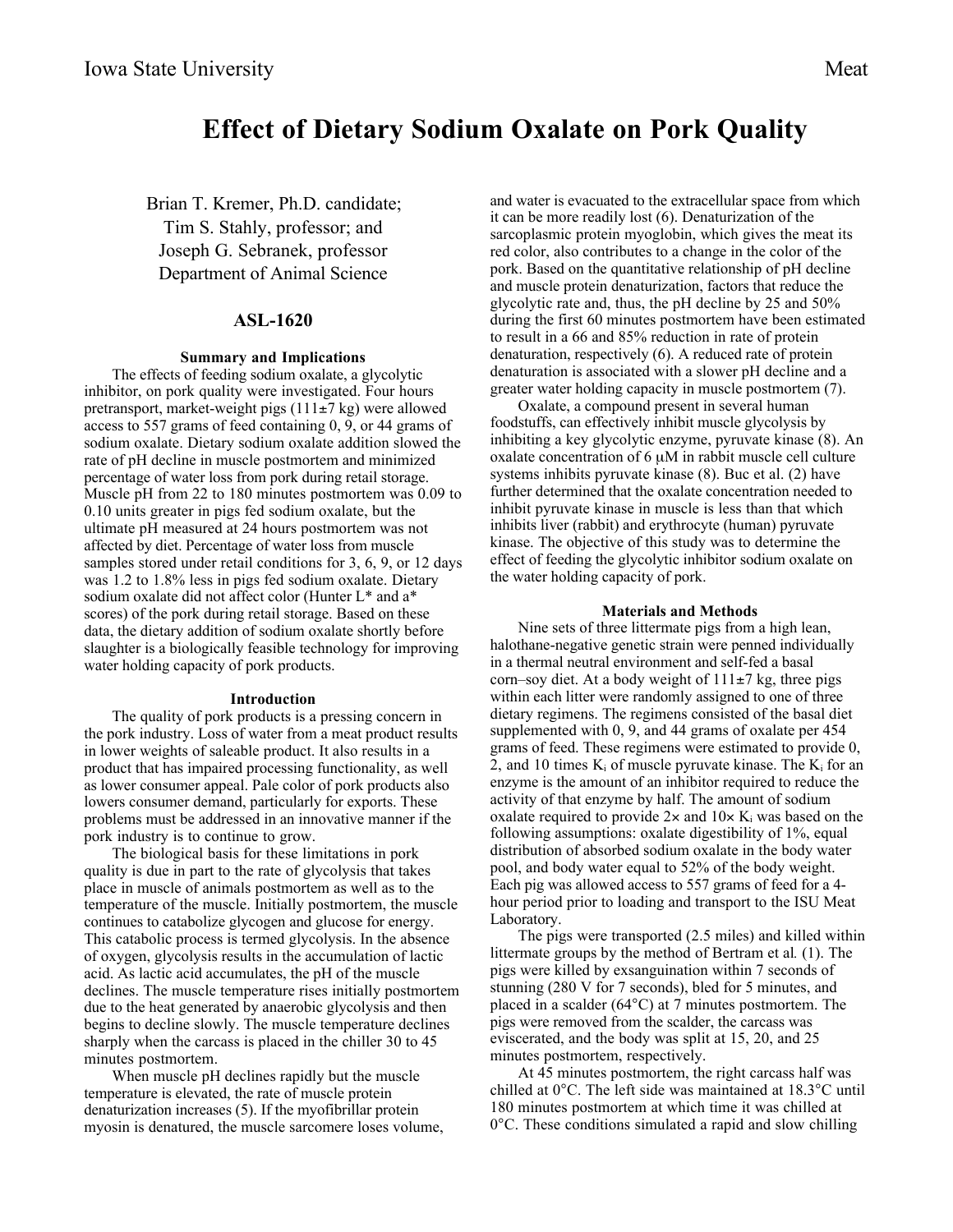environment, respectively (4, 3). Two muscles in each carcass side were monitored (longissimus and semimembranosus). These two muscles have a predominance of glycolytic (white) fibers and are of economic importance to the packer. At 24 hours postmortem, the longissimus and semimembranosus muscles were removed from the carcass and cut into 2.5-cm thick chops and trimmed of subcutaneous fat and bone and stored.

Muscle pH and temperature were measured at 0, 22, 45, 90, and 180 minutes postmortem in both muscles and both chilling environments by using an ISFET pH probe (accurate to 0.02 units) and thermister (accurate to 0.1°C). Muscle ultimate pH also was determined at 24 hours postmortem. Muscle drip loss and color were measured on day 0, 3, 6, 9, and 12 of retail storage, according to the methods of Bertram et al. (1) and Stahly et al. (9); however, the storage temperature was 5.6°C in muscles from both chilling regimens. Muscle drip loss was determined as the weight loss of the muscle expressed as a percentage of the initial weight. Color scores were assessed by Hunter L\*a\*b\* analysis. Pork cooking loss and tenderness were estimated on the samples on day 12 of retail storage. Cooking loss was determined by heating a chop to an internal temperature of 68°C, then reweighing the sample. Pork tenderness was estimated via the Star Probe technique by using an Instron Universal Testing Machine.

The data were analyzed using the GLM and Mixed procedures of SAS. Initial chop weight was used as a covariate in the analysis of data for the drip loss. Responses over time were analyzed as repeated measures.

#### **Results**

During the 4-hour pretransport feeding period, pigs voluntarily consumed 340, 358, and 100 grams of feed in the 0,  $2\times$ , and  $10\times$  sodium oxalate treatment groups, respectively, resulting in sodium oxalate intakes of 0, 70, and 97 mg, respectively (Table 1). The main effects of diet pooled across the two muscles (longissimus and semimembranosus), chilling temperatures (slow and quick), and monitoring times on pork quality are reported in Table 1 and are discussed below. Dietary sodium oxalate increased muscle pH (5.88, 5.97, and 5.98) but did not alter temperature or ultimate pH at 24 hours postmortem (5.54, 5.55, and 5.63). This observation supported our hypothesis that a glycolytic inhibitor would reduce the rate of pH decline in muscle postmortem but would not change the ultimate pH. Dietary sodium oxalate addition also lowered the percentage of water loss during the retail storage (11.3, 10.1, and 9.5%). These observations lead us to conclude that slowing the rate of pH decline but not altering ultimate pH can improve the water holding capacity of fresh pork muscle. Dietary sodium oxalate addition did not alter Hunter  $L^*$  (paleness) or Hunter  $a^*$  (redness) scores of the muscles.

These effects of dietary sodium oxalate on muscle pH and percentage of water loss were observed in both the semimembranosus (SM) and the longissimus muscles (LD) and in both chilling temperature environments (rapid vs. slow). Thus, it is hypothesized that dietary sodium oxalate

addition would help minimize the water loss in pork muscles processed under good as well as suboptimum chilling conditions.

Dietary sodium oxalate did not alter percentage of cooking loss of the pork muscles, even though the chops from pigs fed oxalate retained more water during retail storage. Dietary sodium oxalate also did not alter the penetration resistance of the muscle, indicating that the dietary treatments did not alter the ultimate structure of the pork product. Based on these data, the short-term feeding of sodium oxalate results in improved pork quality as measured by the amount of water retained by the meat.

#### **References**

- 1. Bertram, M.J., T.S. Stahly, and R.C. Ewan. 1995. ISU Swine Research Report, ASLR1262.
- 2. Buc, H., F. Demaugre, and J.P. Leroux. 1978. Biochem. Biophys. Res. Comm. 85:744–779.
- 3. Kauffman, R.G., W. Sybesma, F.J.M. Smulders, G. Eikelenboom, B. Engel, R.L.M.J. van Laack, A.H. Hoving-Bolink, P. Sterrenburg, E.V. Nordheim, P. Walstra, and P.G. van der Wal. 1993. Meat Sci. 34:283–300.
- 4. Landes, D.R., L.E. Daeson, and J.F. Price. 1971. J. Food Sci. 36:122–124.
- 5. Lawrie, R.A. 1985. Meat Science 4<sup>th</sup> ed. Pergamon Press, Inc., Maxwell House, Fairview Park, Elmsford, NY.
- 6. Offer, G., and P. Knight. 1988. Structural basis of water-holding in meat. In: Developments in Meat Science, pp. 63–173.
- 7. Penny, I.F. 1969. J. Food Technol. 4:269–273.
- 8. Reed, G.H., and S.D. Morgan. 1974. Biochem. 13:3537–3541.
- 9. Stahly, T.S., N.H. Williams, M.J. Bertram, D.R. Cook, and D. Gerrard. 1997. Am. Soc. Anim. Sci. Midwest Mtg. Abstr., p. 64.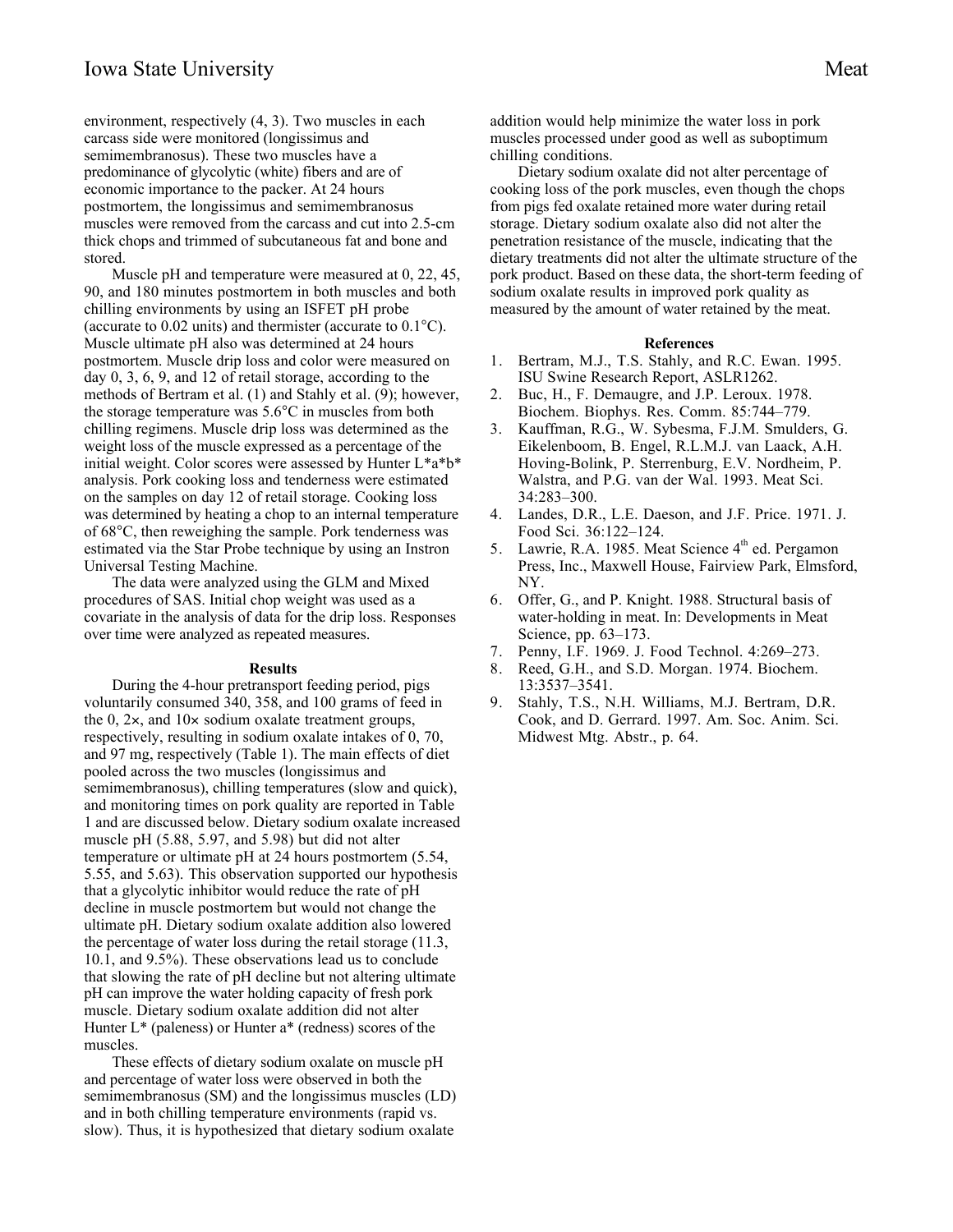**Table 1. Main effect of dietary sodium oxalate on biological and pork quality criteria. (Data pooled across chill temperature [rapid vs. slow] and muscle type [LD vs. SM] and time postmortem.)**

|                                                                 | Dietary sodium oxalate, |      |      |
|-----------------------------------------------------------------|-------------------------|------|------|
|                                                                 | $K_i$                   |      |      |
| Criteria                                                        | O                       | 2X   | 10X  |
| Feed consumption (4 hours prior to transport)                   |                         |      |      |
| Feed allocation (g/pig)                                         | 545                     | 568  | 557  |
| Feed intake (g/pig)                                             | 342                     | 360  | 100  |
| Oxalate intake (g/pig)                                          | O                       | 7.0  | 9.7  |
| Muscle traits postmortem <sup>b</sup>                           |                         |      |      |
| $pH^a$                                                          | 5.88                    | 5.97 | 5.98 |
| Temperature (°C)                                                | 31.4                    | 31.2 | 31.0 |
| Pork retail traits during storage <sup>c</sup>                  |                         |      |      |
| Water loss $(\%)^d$                                             | 11.3                    | 10.1 | 9.5  |
| Color L*                                                        | 52.9                    | 53.0 | 52.7 |
| Color a*                                                        | 5.6                     | 5.5  | 5.3  |
| Pork traits after storage <sup>e</sup>                          |                         |      |      |
| Cooking loss (%)                                                | 29.5                    | 29.6 | 28.4 |
| Penetration resistance (kg)                                     | 3.00                    | 2.97 | 3.00 |
| <sup>a</sup> Effect of dietary sodium oxalate 0 vs. 2 & 10x, P< |                         |      |      |

.06.

b Data pooled across 22, 45, 90, and 180 minutes postmortem. c Data pooled across 0, 3, 6, 9, and 12 days of retail

storage.

 $\mathrm{d}^{\mathrm{d}}$ Effect of dietary sodium oxalate 0 vs. 2 & 10 $\times$ , P< .05.

e Data from day 12 of retail storage.







**Figure 2. Effect of dietary sodium oxalate on pork water loss during retail storage. (Data pooled across chill temperature and muscle type.)**